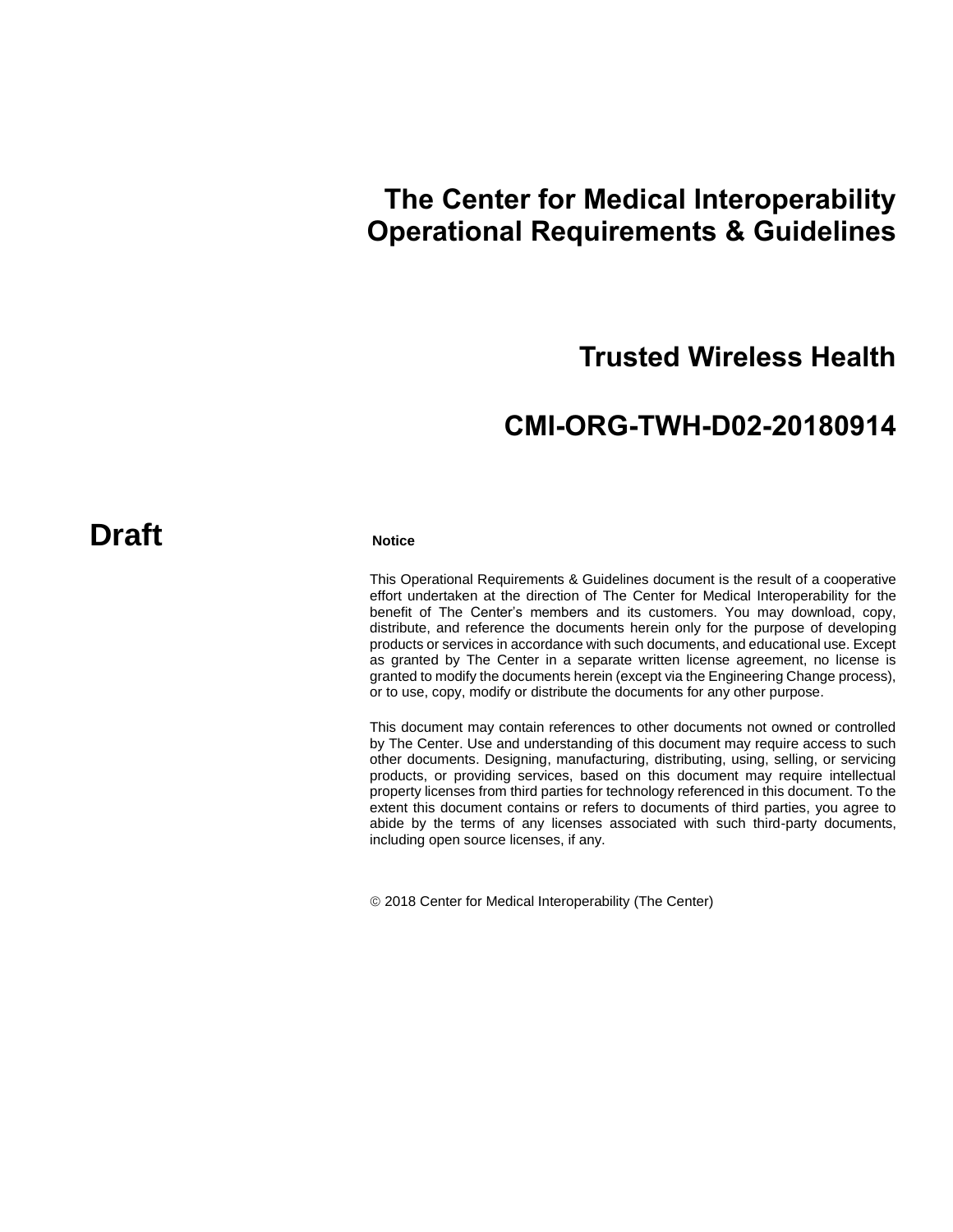# **DISCLAIMER**

This document is furnished on an "AS IS" basis and neither The Center nor its members provides any representation or warranty, express or implied, regarding the accuracy, completeness, noninfringement, or fitness for a particular purpose of this document, or any document referenced herein. Any use or reliance on the information or opinion in this document is at the risk of the user, and The Center and its members shall not be liable for any damage or injury incurred by any person arising out of the completeness, accuracy, or utility of any information or opinion contained in the document.

The Center reserves the right to revise this document for any reason including, but not limited to, changes in laws, regulations, or standards promulgated by various entities, technology advances, or changes in equipment design, manufacturing techniques, or operating procedures described, or referred to, herein.

This document is not to be construed to suggest that any company modify or change any of its products or procedures, nor does this document represent a commitment by The Center or any of its members to purchase any product whether or not it meets the characteristics described in the document. Unless granted in a separate written agreement from The Center, nothing contained herein shall be construed to confer any license or right to any intellectual property. This document is not to be construed as an endorsement of any product or company or as the adoption or promulgation of any guidelines, standards, or recommendations.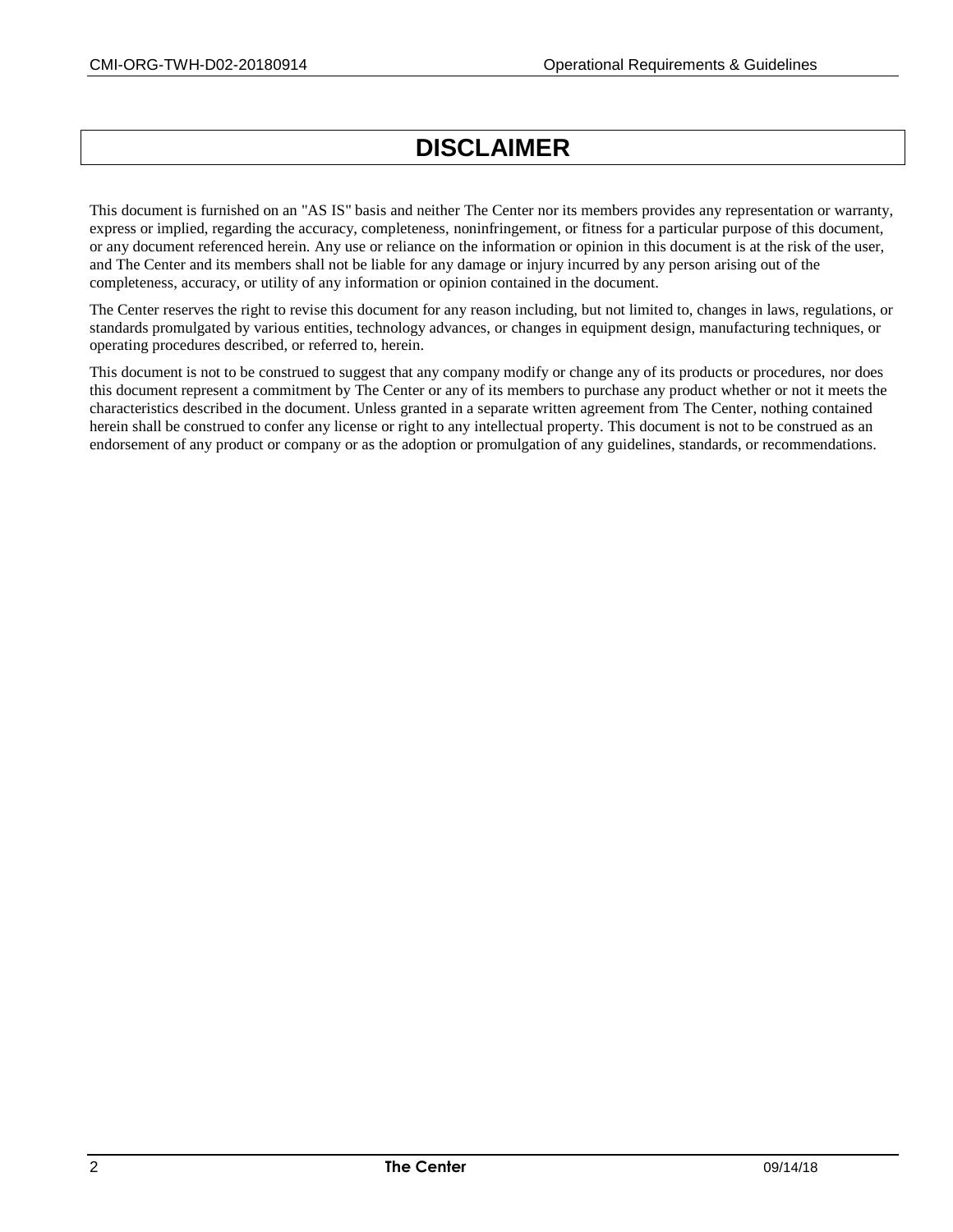# **Document Status Sheet**

|                                             | Document Control Number: CMI-ORG-TWH-D02-20180914 |                             |                              |        |
|---------------------------------------------|---------------------------------------------------|-----------------------------|------------------------------|--------|
|                                             | <b>Document Title:</b> Trusted Wireless Health    |                             |                              |        |
| <b>Revision History:</b> $D02 - 09/14/2018$ |                                                   |                             |                              |        |
| Date:                                       | September 14, 2018                                |                             |                              |        |
| Status:                                     | Work in<br>progress                               | <b>Draft</b>                | Released                     | Closed |
| <b>Distribution Restrictions:</b>           | Author<br>Only                                    | The Center<br><b>Member</b> | <b>The Center</b><br>Memberl | Public |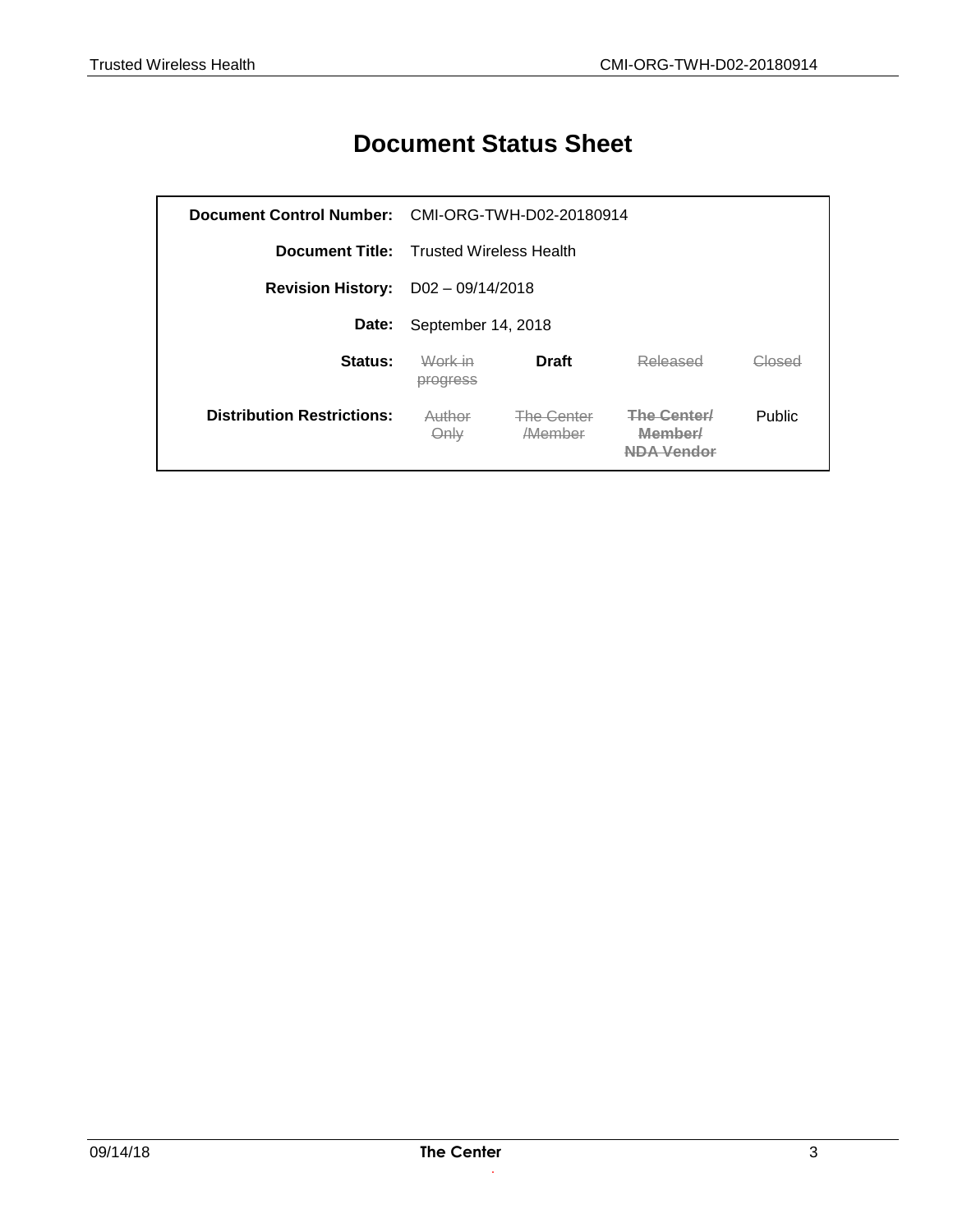# **Contents**

| $\mathbf{1}$   |                                     |  |
|----------------|-------------------------------------|--|
|                | 1.1<br>1.2                          |  |
| $\overline{2}$ |                                     |  |
|                | 2.1<br>2.2<br>2.3                   |  |
| 3              |                                     |  |
| 4              |                                     |  |
| 5              |                                     |  |
|                | 5.1<br>5.2<br>5.3                   |  |
|                | <b>APPENDIX I</b>                   |  |
|                | L <sub>1</sub><br>I.2<br>I.3<br>I.4 |  |
|                | <b>APPENDIX II</b>                  |  |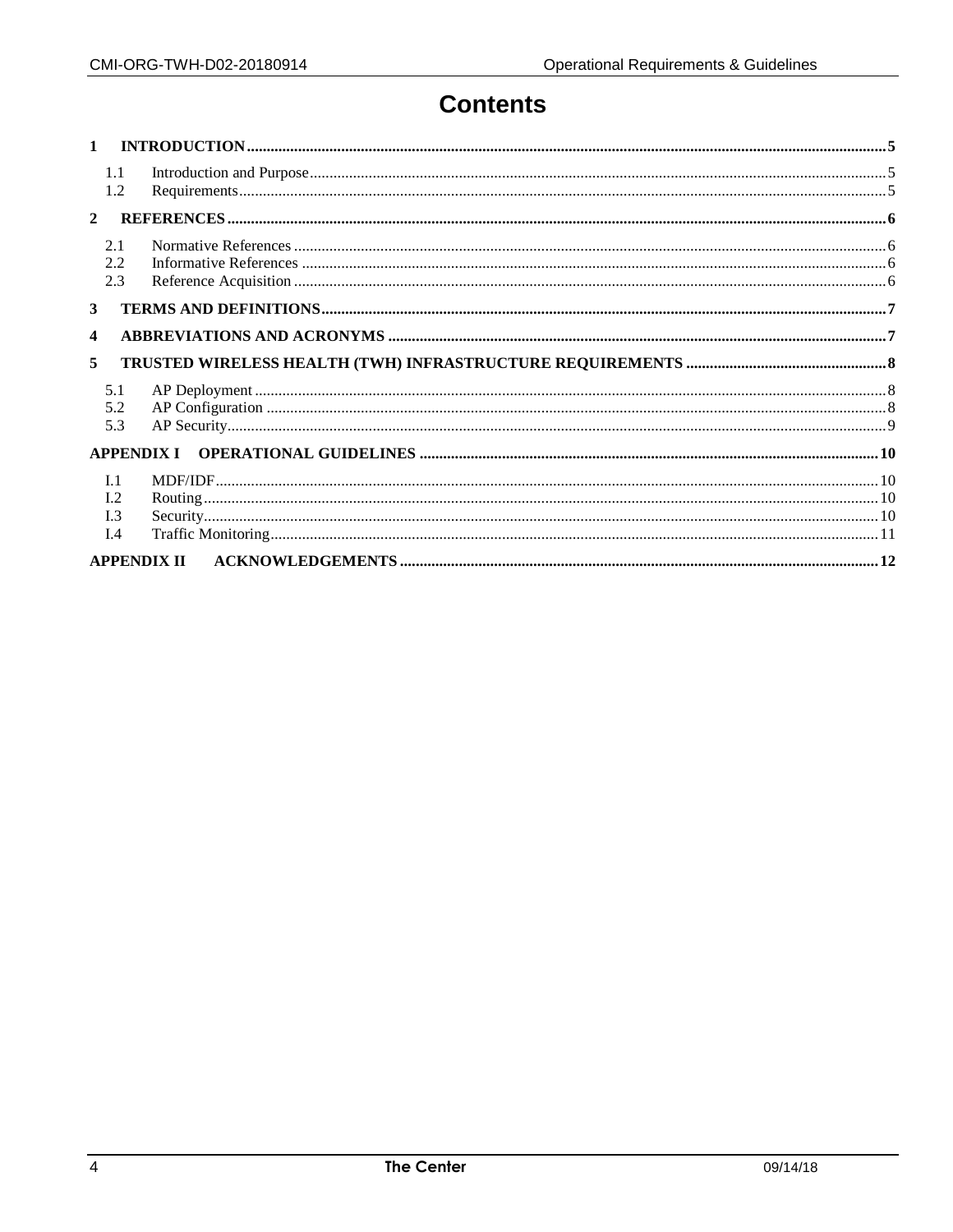# **1 INTRODUCTION**

#### **1.1 Introduction and Purpose**

This document presents Trusted Wireless Health (TWH), a set of proposed requirements and guidelines for Health Delivery Organizations (HDOs) to develop and maintain wireless infrastructure that is consistent, responsive, and secure. This approach makes connectivity a commodity, building a foundation for interoperability at higher levels of the Open Systems Interconnection (OSI) model. Compliance with the operational requirements in this document enables HDOs to provide a foundation for interoperability.

#### **1.2 Requirements**

Throughout this document, the words that are used to define the significance of particular requirements are capitalized. These words are listed below and are as defined by [\[IETF RFC 2119\]:](#page-5-0)

| "SHALL"      | This word means that the item is an absolute requirement of this specification.                                                                                                                                                                                                         |
|--------------|-----------------------------------------------------------------------------------------------------------------------------------------------------------------------------------------------------------------------------------------------------------------------------------------|
| "SHALL NOT"  | This phrase means that the item is an absolute prohibition of this specification.                                                                                                                                                                                                       |
| "SHOULD"     | This word means that there may exist valid reasons in particular circumstances to ignore this<br>item, but the full implications should be understood and the case carefully weighed before<br>choosing a different course.                                                             |
| "SHOULD NOT" | This phrase means that there may exist valid reasons in particular circumstances when the<br>listed behavior is acceptable or even useful, but the full implications should be understood<br>and the case carefully weighed before implementing any behavior described with this label. |
| " $MAX"$     | This word means that this item is truly optional. One vendor may choose to include the item<br>because a particular marketplace requires it or because it enhances the product, for example;<br>another vendor may omit the same item.                                                  |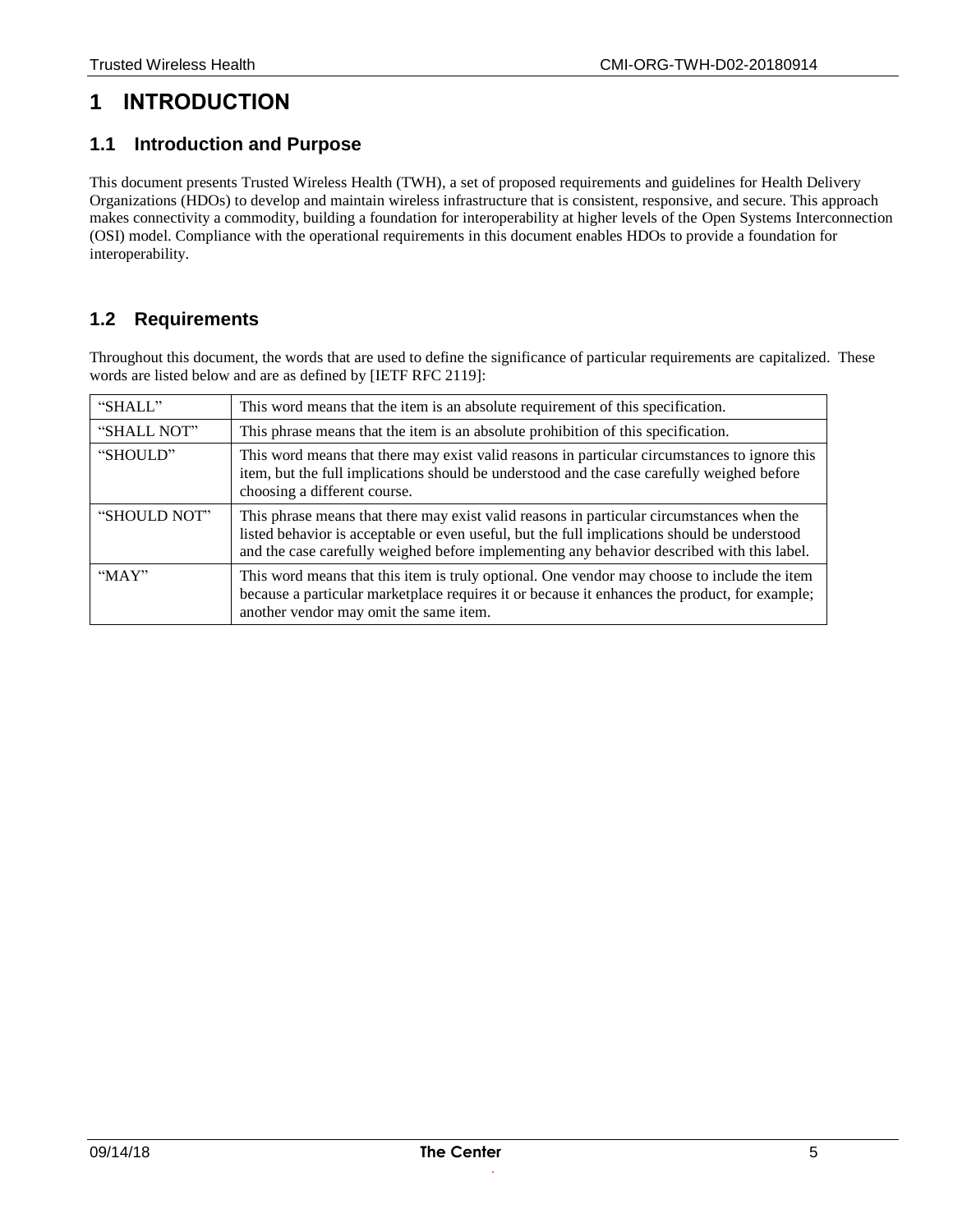## **2 REFERENCES**

#### **2.1 Normative References**

This document does not use normative references.

#### **2.2 Informative References**

<span id="page-5-5"></span><span id="page-5-4"></span><span id="page-5-1"></span><span id="page-5-0"></span>

| [IETF RFC 2119]      | "Key words for use in RFCs to Indicate Requirement Level",<br>https://tools.ietf.org/html/rfc2119                                                                                                                                                                                                                     |
|----------------------|-----------------------------------------------------------------------------------------------------------------------------------------------------------------------------------------------------------------------------------------------------------------------------------------------------------------------|
| [802.11a]            | IEEE 802.11a-1999: Telecommunications and Information Exchange Between Systems —<br>LAN/MAN Specific Requirements — Part 11: Wireless Medium Access Control (MAC) and<br>physical layer (PHY) specifications: High Speed Physical Layer in the 5 GHz band, 2003.                                                      |
| [802.11ac]           | IEEE 802.11ac-Enhancement for 802.11n, 2013                                                                                                                                                                                                                                                                           |
| [802.11b]            | IEEE 802.11b-1999: Telecommunications and information exchange between systems —<br>Local and Metropolitan networks - Specific requirements - Part 11: Wireless LAN<br>Medium Access Control (MAC) and Physical Layer (PHY) specifications: Higher Speed<br>Physical Layer (PHY) Extension in the 2.4 GHz band, 2003. |
| [802.11e]            | IEEE 802.11e: Amendment 8: Medium Access Control (MAC) Quality of Service<br>Enhancements, 2005.                                                                                                                                                                                                                      |
| [802.11g]            | IEEE 802.11g: Local and metropolitan area networks—Specific requirements—Part 11:<br>Wireless LAN Medium Access Control (MAC) and Physical Layer (PHY) Specifications:<br>Further Higher Data Rate Extension in the 2.4 GHz Band, 2003.                                                                               |
| [802.11n]            | IEEE 802.11n: Enhancement for higher throughput, 2009.                                                                                                                                                                                                                                                                |
| [802.11r]            | IEEE 802.11r: Amendment for fast BSS Transitions, 2008.                                                                                                                                                                                                                                                               |
| [802.11ac]           | IEEE 802.11ac Enhancement for higher throughput 2013                                                                                                                                                                                                                                                                  |
|                      | Wi-Fi Vantage™2.0 Wi-Fi® Alliance Vantage 2.0, 2016                                                                                                                                                                                                                                                                   |
| [WFA Hotspot $2.0$ ] | Wi-Fi® Alliance: Hotspot 2.0 Release 2, 2014.                                                                                                                                                                                                                                                                         |
| [WFA WPA $2^{TM}$ ]  | Wi-Fi® Alliance: Wi-Fi® Protected Access (WPA) Enhanced Security Implementation<br>Based on IEEE P802.11 standard, Version 3.1, August, 2004.                                                                                                                                                                         |

## <span id="page-5-6"></span><span id="page-5-3"></span><span id="page-5-2"></span>**2.3 Reference Acquisition**

- Center for Medical Interoperability (The Center), 8 City Boulevard, Suite 203 | Nashville, TN 37209, USA; Phone +1-615-257-6410;<https://medicalinteroperability.org/>
- Wi-Fi® Alliance (WFA), 10900-B Stonelake Boulevard, Suite 126, Austin, Texas 78759 USA; Phone: +1 512 498 9434; <https://www.wi-fi.org/>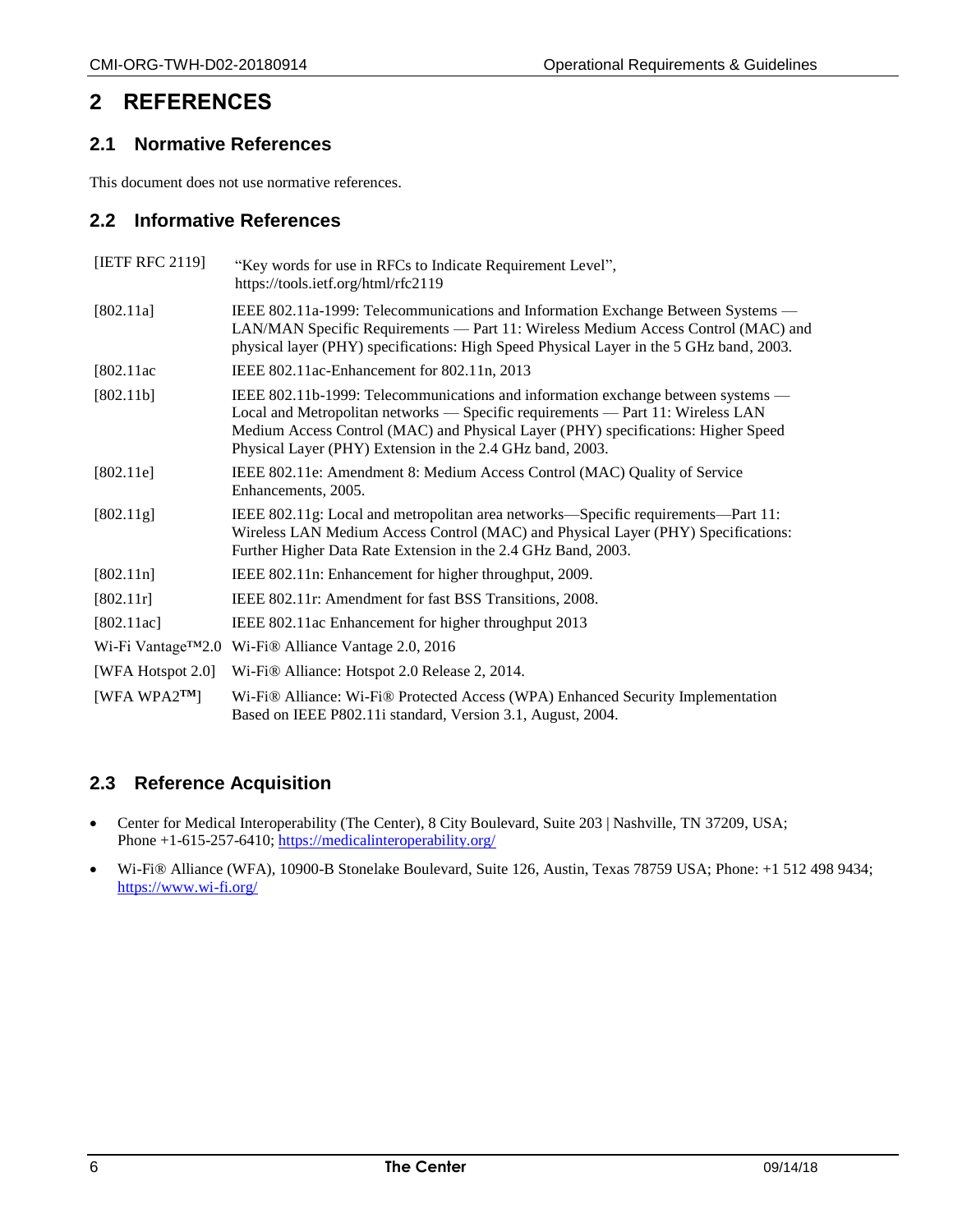## **3 TERMS AND DEFINITIONS**

This document uses the following terms:

| <b>Clinical Network</b>   | Directly pertaining to care delivery, including technical, financial, or<br>communication tasks                   |
|---------------------------|-------------------------------------------------------------------------------------------------------------------|
| <b>Cell</b>               | Intended area of service for a wireless access point                                                              |
| <b>DMARK</b>              | Demarcation point where a carrier equipment transitions to a local<br>administration equipment                    |
| <b>Enterprise Network</b> | Companion tasks to care delivery, including technical, financial, or<br>communication tasks on non-public network |
| <b>Guest Network</b>      | Unrelated to care delivery, originates from patients or visitors                                                  |

# **4 ABBREVIATIONS AND ACRONYMS**

This document uses the following abbreviations:

| 09/14/18    | <b>The Center</b>                             | 7 |
|-------------|-----------------------------------------------|---|
| <b>WLC</b>  | <b>Wireless LAN Controller</b>                |   |
| <b>WFA</b>  | WiFi Alliance                                 |   |
| <b>VoIP</b> | Voice over IP                                 |   |
| <b>VLAN</b> | Virtual local area network                    |   |
| <b>TWH</b>  | <b>Trusted Wireless Health</b>                |   |
| <b>SSID</b> | Service Set Identifier                        |   |
| <b>SNR</b>  | Signal to noise ratio                         |   |
| <b>RRM</b>  | Radio Resource Management                     |   |
| RF          | Radio Frequency                               |   |
| PoE         | Power over Ethernet                           |   |
| <b>OSI</b>  | Open Systems Interconnection                  |   |
| <b>NTP</b>  | <b>Network Time Protocol</b>                  |   |
| <b>NSD</b>  | <b>Network Services Devices</b>               |   |
| <b>MCS</b>  | Modulation and Coding Scheme                  |   |
| <b>MDF</b>  | Main distribution frame                       |   |
| Mbp/s       | Megabits per second                           |   |
| IP          | Internet protocol                             |   |
| <b>IDF</b>  | Intermediate distribution frame               |   |
| <b>HDO</b>  | Healthcare Delivery Organization              |   |
| <b>GHz</b>  | Gigahertz                                     |   |
| <b>FTT</b>  | Flexible Time Triggered                       |   |
| <b>EIRP</b> | Equivalent Isotropic Radiated Power           |   |
| <b>DHCP</b> | Dynamic Host Configuration Protocol           |   |
| DMZ         | Demilitarized zone (external facing network)  |   |
| <b>DHCP</b> | <b>Dynamic Host Configuration Protocol</b>    |   |
| dBm         | Decibels relative to one milliwatt (mW)       |   |
| <b>CMI</b>  | Center for Medical Interoperability           |   |
| <b>CLI</b>  | Command Line Interface                        |   |
| <b>BYOD</b> | Bring your own device                         |   |
| AP          | <b>Access Point</b>                           |   |
| AAA         | Authentication, Authorization, and Accounting |   |
|             |                                               |   |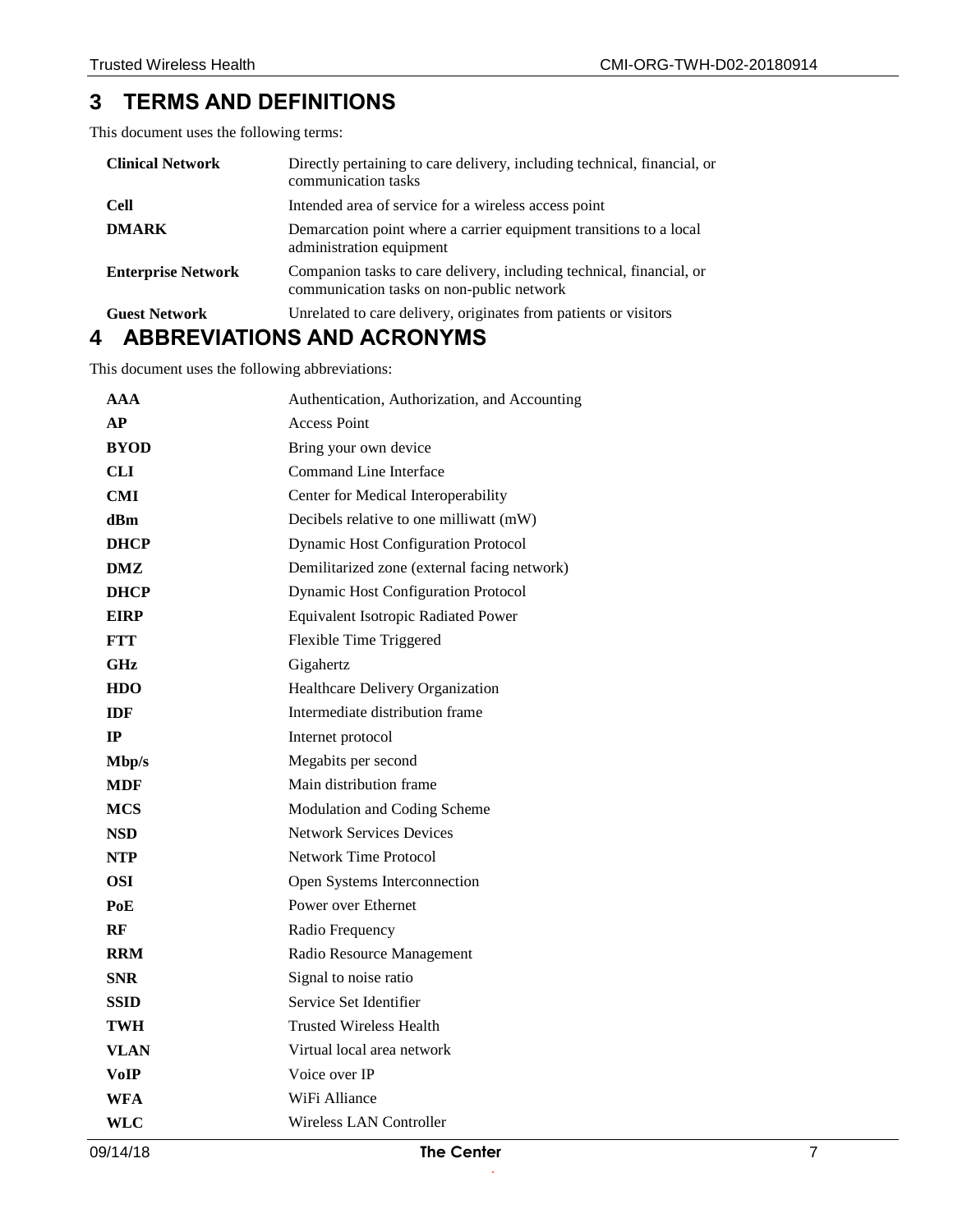# **5 TRUSTED WIRELESS HEALTH (TWH) INFRASTRUCTURE REQUIREMENTS**

This Section presents Trusted Wireless Health requirements related to the wireless infrastructure, specifically wireless Access Point (AP) deployment, configuration and security.

#### **5.1 AP Deployment**

APs SHALL be configured such that Clinical Network traffic is not impeded by competing traffic. This can be accomplished by carrying guest traffic and enterprise traffic on different radios and on different channels. By separating these networks, the large and growing volume of patient care and clinical care personnel traffic is isolated from guest traffic, thus freeing up airtime and bandwidth for enterprise and clinical applications. One way guest traffic separation MAY be accomplished is by placing all guest traffic on the 2.4 GHz band, leaving the 5 GHz band for enterprise and clinical communication.

The availability of wireless signal is critical to rapid and error-free transmission of health data. APs SHALL be located to ensure a minimum signal level of -63 dBm, for each SSID, and will be available in 99.5% of the covered area as measured in an RF survey using 100 square feet sampling grids. This survey is performed in the use environment of the network, after construction is complete, to ensure the measured signal levels reflect conditions during care. Similar wireless surveys and traffic monitoring, discussed in Appendix [I.4,](#page-10-0) will be performed at regular intervals to inform necessary changes as the installation ages. The noise floor SHALL be at or below -87dBm in the ISM 2.4 GHz and 5 GHz bands, as measured during the wireless survey.. These signal levels, and the resultant 24dB minimum SNR, are aligned to achieve on average 36 Mb/s data transmission at a Packet Error Rate (PER) of 2%.

A regular grid of APs provides dense coverage while minimizing interference with neighboring APs. APs SHALL be separated by a minimum of 50dB of attenuation/path loss to avoid near-field interference, as measured by no AP receiving a signal from its neighbor at a level of -42dBm or greater. As a rule of thumb, this can be achieved by placing APs no closer than 12' (3.5m) to the next nearest AP. APs operating on the same channel SHALL be separated by a minimum of 82dB of attenuation. This will often equate to placing each AP an average of 44' (13.5m), plus or minus 2' (0.6m), from its nearest neighbor operating on the same channel.

It is critical that all APs operating on the same wireless channel are separated by enough distance and dense material that none impedes any other's clear channel assessments. In order to provide the proper coverage for 2.4 GHz, the power would be reduced, or some of the APs (about ½) would be disabled from transmitting, or a combination of the two.

To avoid interference from overlapping channels, each layer of wireless traffic SHOULD use six or fewer unique channels with a minimum separation of 20MHz between center frequencies. APs serving overlapping Cells SHALL NOT use the same channel. Interference can be limited by placing APs out of their neighbor's line of sight and by ensuring APs on the same channel have at least one Cell of separation.

The environment immediately surrounding an AP can have an outsize effect on performance, and so care must be taken to avoid environmental interference. AP antenna elements SHOULD be placed below the ceiling. APs SHOULD be placed away from obstructions such as I-beams. To ensure coverage in elevators, which are mobile and fully enclosed, APs SHOULD be mounted in elevator cars and attenuated to -30dB., although local building codes will need to be adhered to. Additionally, each AP SHOULD be mounted in a tamper resistant box below a ground plane of  $2' \times 2'$  (6 to 8 inches surrounding AP), or larger, although antenna manufactures documentation SHOULD be consulted to insure optimal configuration.

## **5.2 AP Configuration**

Each AP SHALL be configured to transmit at +8 dBm EIRP, plus or minus 3dBM to accommodate local structural circumstances.. This promotes symmetric communication with wireless devices and permits a smaller Cell size, thus increasing the capacity of the network. Wireless LAN Controllers (WLCs) SHALL be configured so that automated RF systems (e.g. RRM) run no more frequently than once per day and run at a low usage time. APs SHALL disable [\[802.11b\].](#page-5-1). APs serving Enterprise Networks or Clinical Networks SHALL support 5Ghz [\[802.11n\]](#page-5-2) wireless.

All APs SHALL support Wi-Fi Alliance Vantage  $2.0^{TM}$  including the optional FTT/r/fast session transfer, which-enables prioritization and efficient client roaming behavior with supported devices. APs serving the Enterprise clinical network SHALL support [\[WFA Hotspot 2.0\]](#page-5-3) to aid with discovery and mutually authenticated secure wireless access.

APs SHALL be configured with a beacon data rate of either 12 Mbp/s or 24 Mbp/s. For all APs, data rates for [\[802.11a\]](#page-5-4)[/\[802.11g\]](#page-5-5) SHOULD include 6, 12, 24, & 36 Mbp/s and exclude 9, 18, 48, and 54 Mbp/s. For all APs, Modulation and Coding Scheme (MCS) data rates (802.11n/802.11ac) SHOULD be enabled.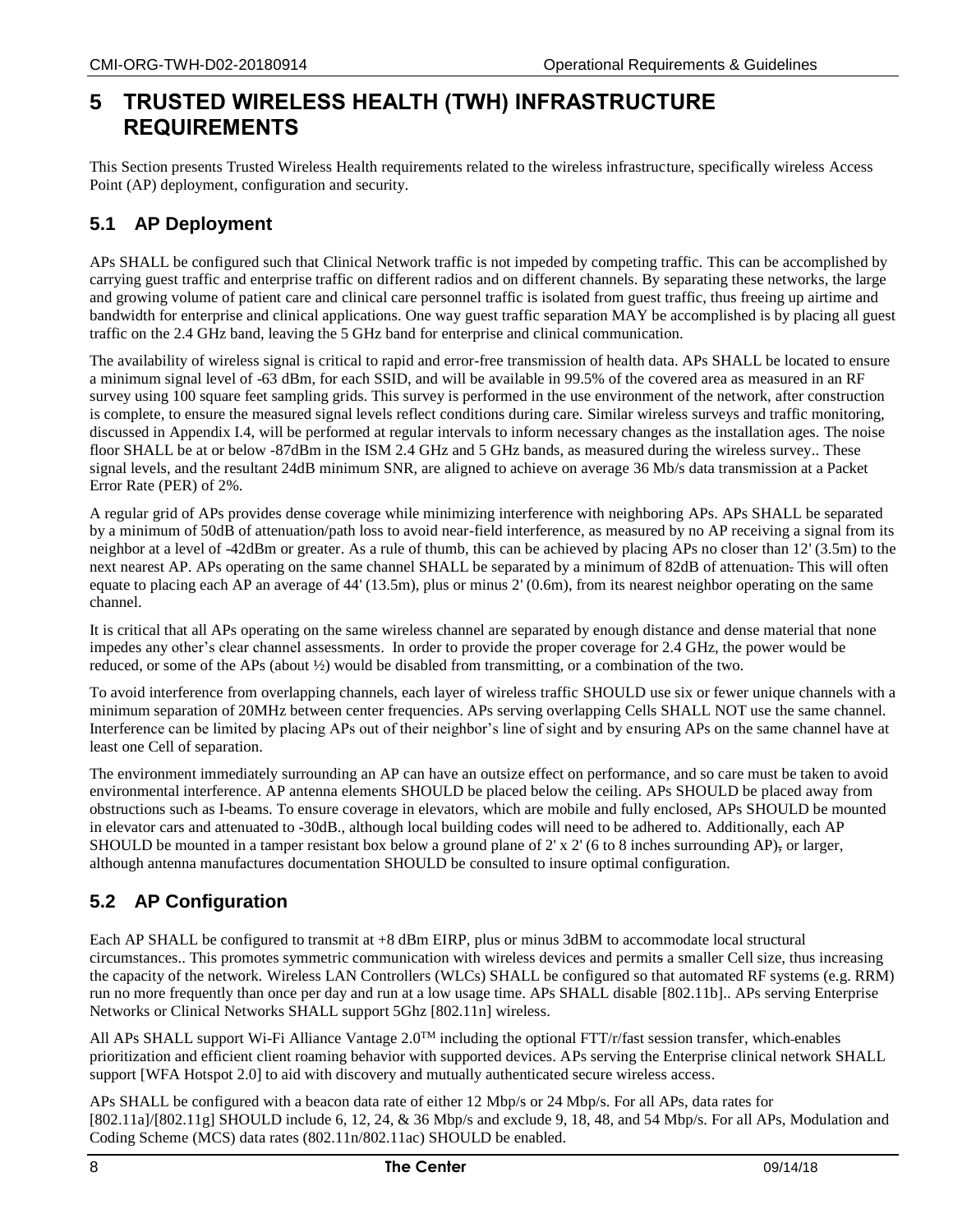Multicast SHOULD be disabled or minimized on all APs.

APs SHOULD NOT be configured with hidden SSIDs, as any hidden SSID will cause devices to probe. WLCs SHOULD be configured so no more than three SSIDs are offered in any one band (2.4 GHz/5 GHz) to maximize performance.

#### **5.3 AP Security**

APs SHALL authenticate and encrypt all wireless enterprise network communications. APs SHALL require EAP-TLS authentication, or equivalent, (e.g. EAP-SIM on enterprise networks and clinical networks. All devices operating on these networks will be individually credentialed in order to support secure, revocable, and auditable access.

Wireless access controllers SHALL be configured to use 802.1X authentication on ports with physical outlets outside the Main Distribution Frame or Intermediate Distribution Frame (MDF/IDF). Unauthenticated equipment SHALL be disallowed on enterprise networks.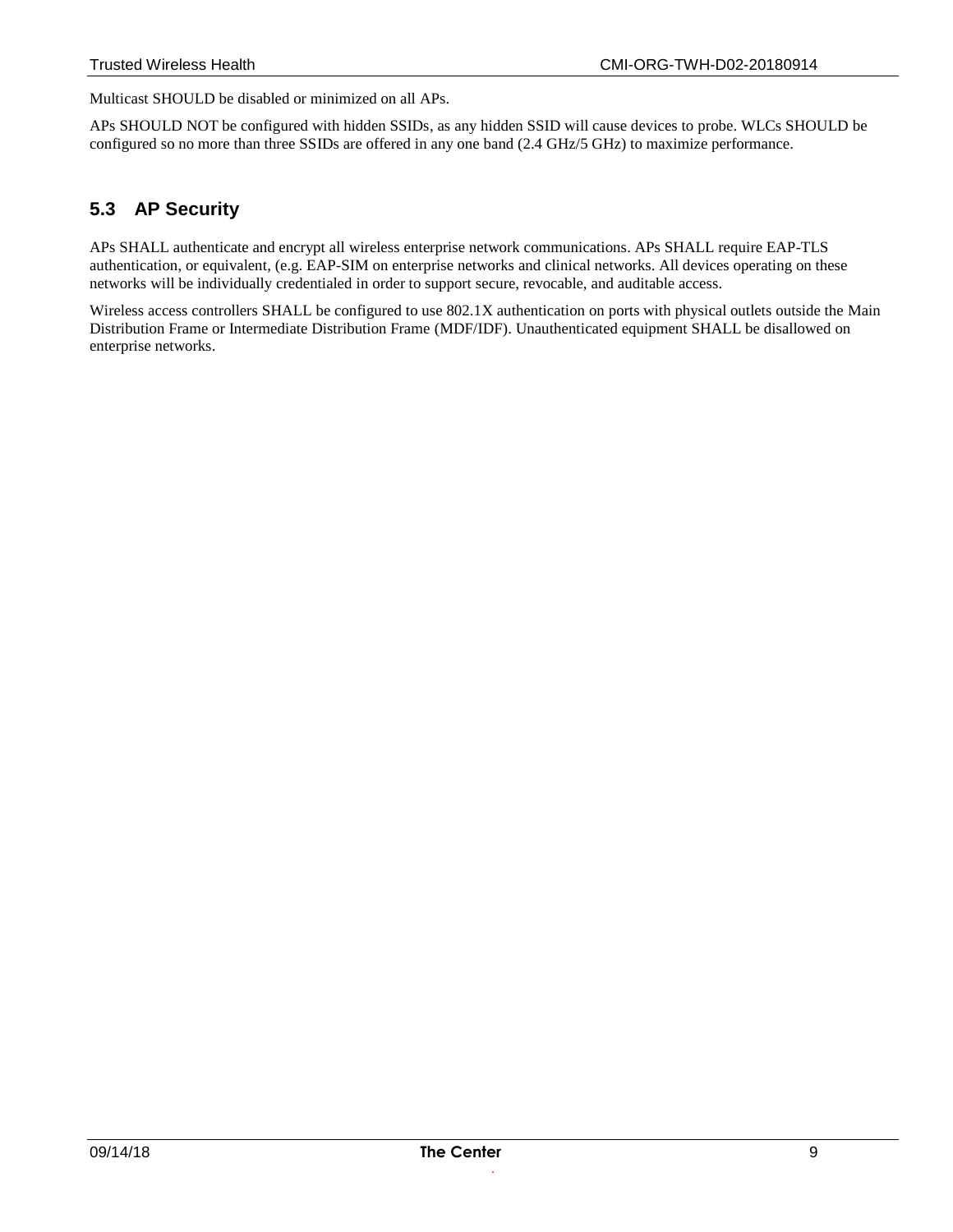# **Appendix I Operational Guidelines**

This section presents common items useful for the design and implementation of a robust wireless network. These are presented as an informative addendum for network engineers.

## **I.1 MDF/IDF**

Physical and logical network diagrams will be current and readily available. Wired Network components (routers, switches, firewalls, etc.), hereafter referred to as Network Services Devices (NSDs) will be located in the MDF / IDF spaces. MDF / IDF spaces may be co-located with non-network (data transmission) equipment (e.g. servers) and general Information Technology (IT) equipment. An MDF/IDF space will not be co-located with materials that have no direct connection with network or server type equipment (e.g. custodial closet).

An MDF/IDF will be sized to properly rack and cable all core servers and core network gear, as well as the connection DMARK services. Racks in the MDF/IDF are better positioned with at least 3.3'(1m) distance in front and behind for equipment and wiring access.

Switches in the MDF will ideally be under the control of one supervisor engine configured for high reliability and redundancy. IDF to MDF links will be redundant and distributed equally across the IDF switches. IDFs supporting wireless AP connections will have a minimum of three switches configured in a stack. APs will ideally be connected across multiple switches so that the complete failure of a switch will affect fewer than a third of APs on a given floor in any area. Since APs are commonly physically located in a triangular array, with vertices A, B, and C – each vertex can be connected to a different IDF switch.

To solve problems of infection control, aesthetics, RF ground plane needs, and radio placement physics, APs should ideally be mounted in a cut-out in a recessed ceiling cabinet.

The MDF/IDF will ideally be fire resistant as to ingress or egress of a fire and will be equipped with an electronics safe fire suppression system. The MDF/IDF power source will ideally allow for generator backup. The MDF/IDF backup power source will ideally be configured to condition power and sized to support 1-2 hours at 75% processing capacity of a fully populated rack. The MDF/IDF power supply will ideally alert administrative personnel on battery use status when operating on battery power. Cooling in the MDF/IDF will ideally be 125% of expected offered BTUs from all equipment. NSDs providing powerover-Ethernet (PoE) will have redundant power supplies so that failure of one power supply does not take down any APs. Temperature in the MDF/IDF will ideally be no higher than 68 degrees F (20 degrees C).

The MDF/IDF will ideally have a remote, recorded, time-stamped camera which provides a record of activity. The entrance to the MDF/IDF will ideally be locked with restricted access with mechanical key or electronic key-card access.

## **I.2 Routing**

A redundant firewall will be configured with multiple defined virtual networks (VLANs): external (carrier circuit), guest, DMZ, and private – ordered from most public-facing to most private-facing. The private network may be further divided behind the firewall into functional areas such as, but not limited to, business office, database servers, enterprise services, clinical services, biomed engineering, medical devices, and nurse call or phone systems. In turn these networks could be divided into OSI Layer 3 routable traffic to limit broadcast traffic in the network and unintended consequences to small areas.

Network equipment will have an IP address on a private management VLAN, to restrict remote access. It is recommended to select a management VLAN, other than the default management VLAN (usually named VLAN1)...

Guest traffic will only have access to the carrier public internet.

To connect devices which do not support authentication (e.g. printers), fixed VLAN ports could be placed on the firewall in a network located between the private and the DMZ security levels.

DHCP Servers will ideally be configured to preserve IP address space used by NSDs for routing purposes. Link-state routing protocols will ideally be implemented over any form of distance vector protocols. NSDs will point to a redundant Network Time Protocol (NTP) server.

Each HDO may provision Wi-Fi® calling routes and access list filters for VoIP systems to balance reliability of calls made over Wi-Fi®.

#### **I.3 Security**

All AAA access activity logs will be preserved for a specified period (e.g., three years). NSDs will use secure connections, including Command Line Interface (CLI) access. NSD's will use AAA for all management access.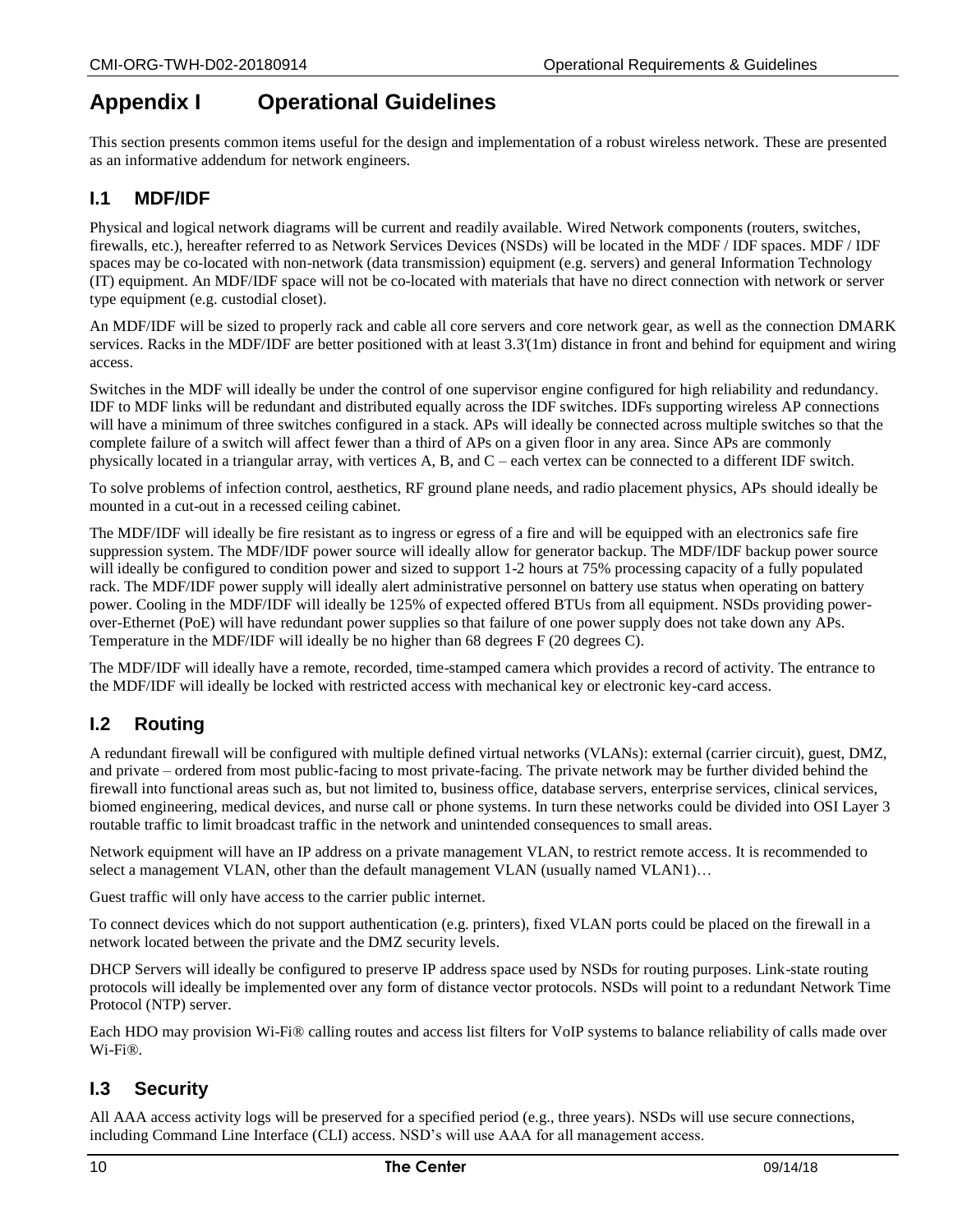## <span id="page-10-0"></span>**I.4 Traffic Monitoring**

Traffic loads on the network will be assessed periodically (e.g., twice or more per year). The HDO will regularly scan for unauthorized access and work to eliminate their connection to networks.

Stationary devices (e.g. printers) will not be on the wireless network, and will have local wireless disabled.

BYOD devices will have a mobile device management system (MDM) to monitor compliance to ensure compliance to established uses and responsibilities.

Guest traffic access will ideally be changed periodically (e.g., monthly) to reduce traffic from unexpected sources (e.g., neighboring businesses).

Multicast packets will ideally be converted to unicast, and IGMP configured to distribute traffic only to APs with interested clients.

VoIP traffic will ideally be on an SSID that addresses the impact of roam-time on signal quality. For enterprise or clinical VoIP traffic, [\[802.11r\]](#page-5-6) protocols can help ensure fast, secure roaming. The HDO will ideally use content filters for traffic monitoring.